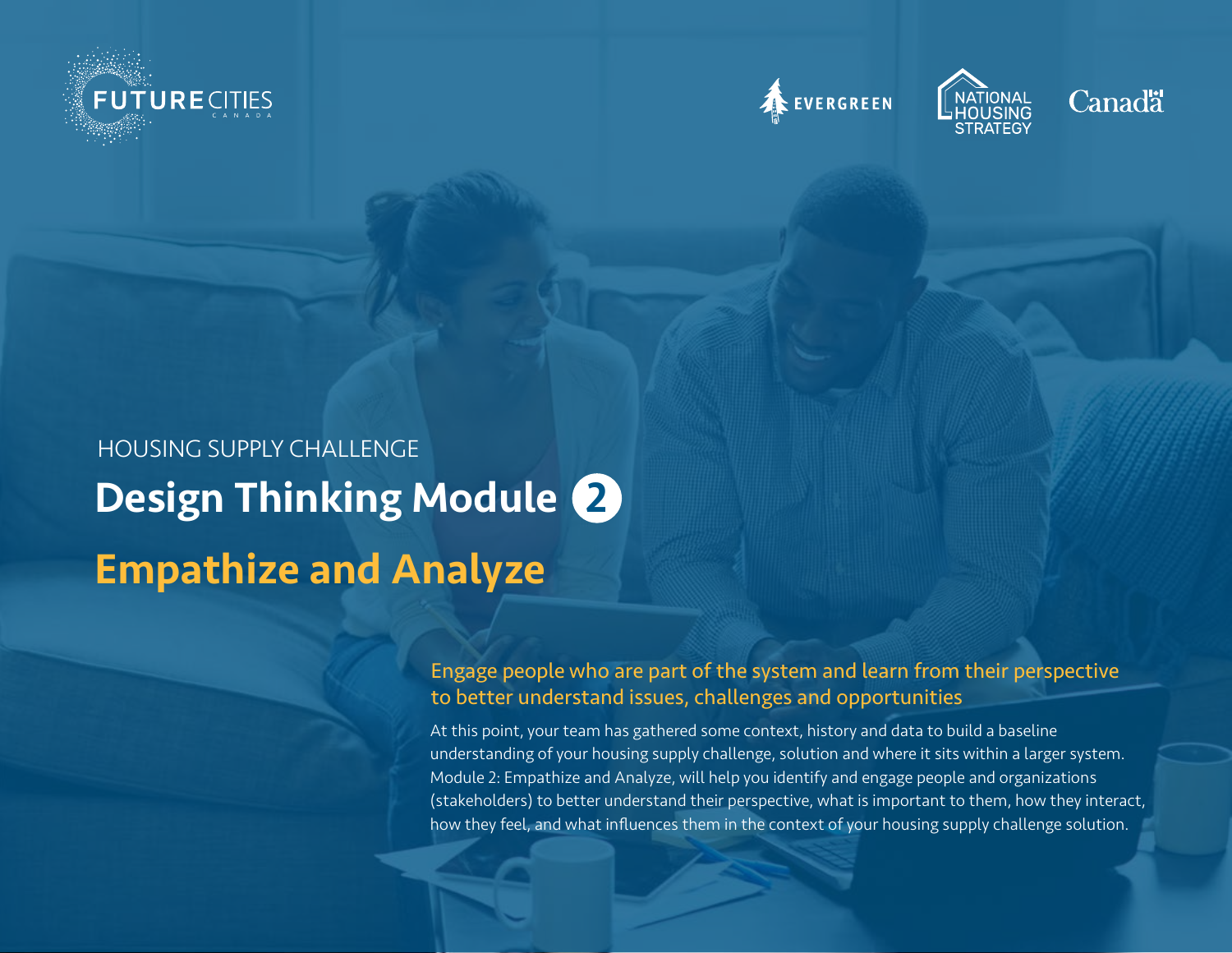### WHY THIS STEP?

This ensures you are building a solution that works for different stakeholders in the housing system and will have an impact. Engaging with stakeholders directly can tell you a lot about what their needs are, how they see the problems and opportunities, what motivates them, and how they operate. The insights you gain from stakeholders in this module will feed into how you build your problem statement and solution in Module 3: Define.

Business and human endeavors are systems...we tend to focus on snapshots of isolated parts of the system. And wonder why our deepest problems never get solved."

(Senge, 1994)

### WHAT TO EXPECT

There can be a wide range of stakeholders who could be involved with or impacted by your challenge statement and potential solution. Many of them will have different perspectives and priorities. You will not be able to speak to every single one of them, and you will not be able meet every single one of their needs. However, it is still important to hear a diversity of opinions and identify points of consensus and alignment among different stakeholders.

## KEY CONSIDERATIONS

Remember what you learned in **Module 1: Understand** and be sure to adopt a Systems Thinking Mindset when you're mapping out and trying to understand your stakeholders. Continue to consider the bigger picture, how different players are interconnected within a system, and test your existing assumptions about what influences them and how they interact. When you finalize your list of interviewees, ensure that you're hearing different perspectives, including those that might differ from your own. Is your sample reflective of the broad range of stakeholders? Are you only hearing dominant perspectives, or are you including the crucial, yet often overlooked, voices of equity-seeking groups?

### **STEPS**

The following steps will help you identify and engage stakeholders from the system so that you can learn from their experience and perspective and use it to inform your understanding of the system and your solution.

> Identify specific stakeholders and people from different parts of the systems you can talk to

Interview and learn from stakeholders

Apply useful tools to make sense of information gathered

Stakeholder is a person, group, or organization impacted by a program, project, or initiative.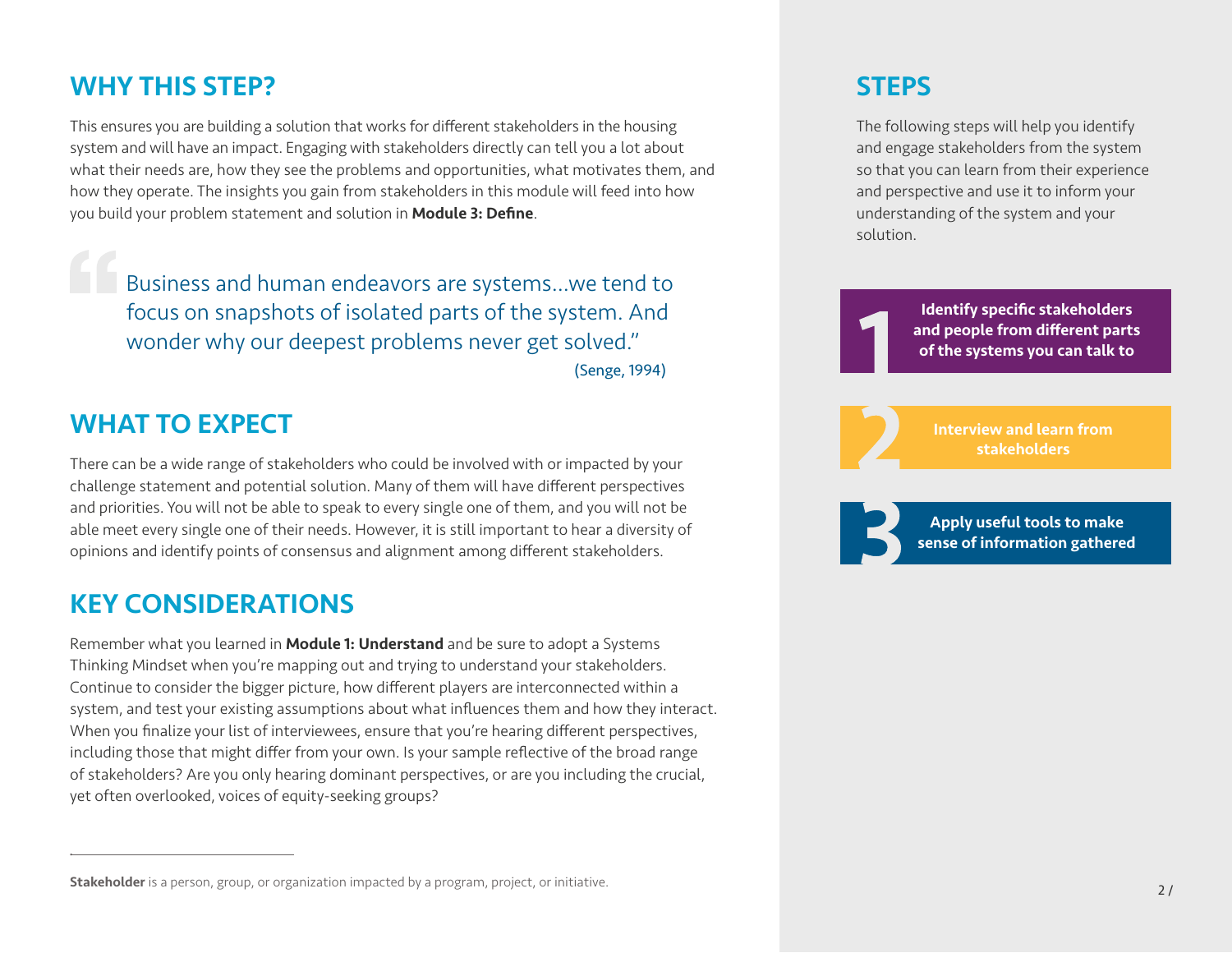

#### Stakeholder Prioritization Matrix

Building on the actor map created in the first module this activity will help you identify specific stakeholders (people) who you will need to talk to in your semi-structured interviews. You should do this exercise in real-time with your team, and make sure that everyone can participate.

#### Identify categories of people

#### 2 Converge and discuss

This activity was completed in **Module 1**. Please revisit your Actor Map.

Work as a team to talk through the categories of stakeholders you have identified and get them all down in a shared document. Remove any overlap and make sure you are not missing anyone. Think back to the insights you gained in **Module 1: Understand** - who is impacted by the problem? Are they all included in the categories of stakeholders you identified here?

#### **Make connections**

Start clustering and labelling related groups of stakeholders based on how they relate to your challenge statement. Who are most affected by your challenge statement-both positively and negatively? Who are your decision-makers? Who do you need to convince? Who would be your champions?

#### Prioritize your stakeholders with a stakeholder matrix

Plot your stakeholders onto a stakeholder matrix based on their:

- Level of influence (How much power do they have in the context of your challenge statement?)
- Level of interest (How supportive are they of addressing your challenging statement? How much does the challenge impact them? How much would they benefit from a solution to the challenge?)

| Influence | Low interest/<br>high influence<br>Low interest/<br>moderate influence | High interest/<br>high influence<br>High interest/<br>moderate influence |
|-----------|------------------------------------------------------------------------|--------------------------------------------------------------------------|
|           | Low interest/<br>low influence                                         | High interest/<br>low influence                                          |

Interest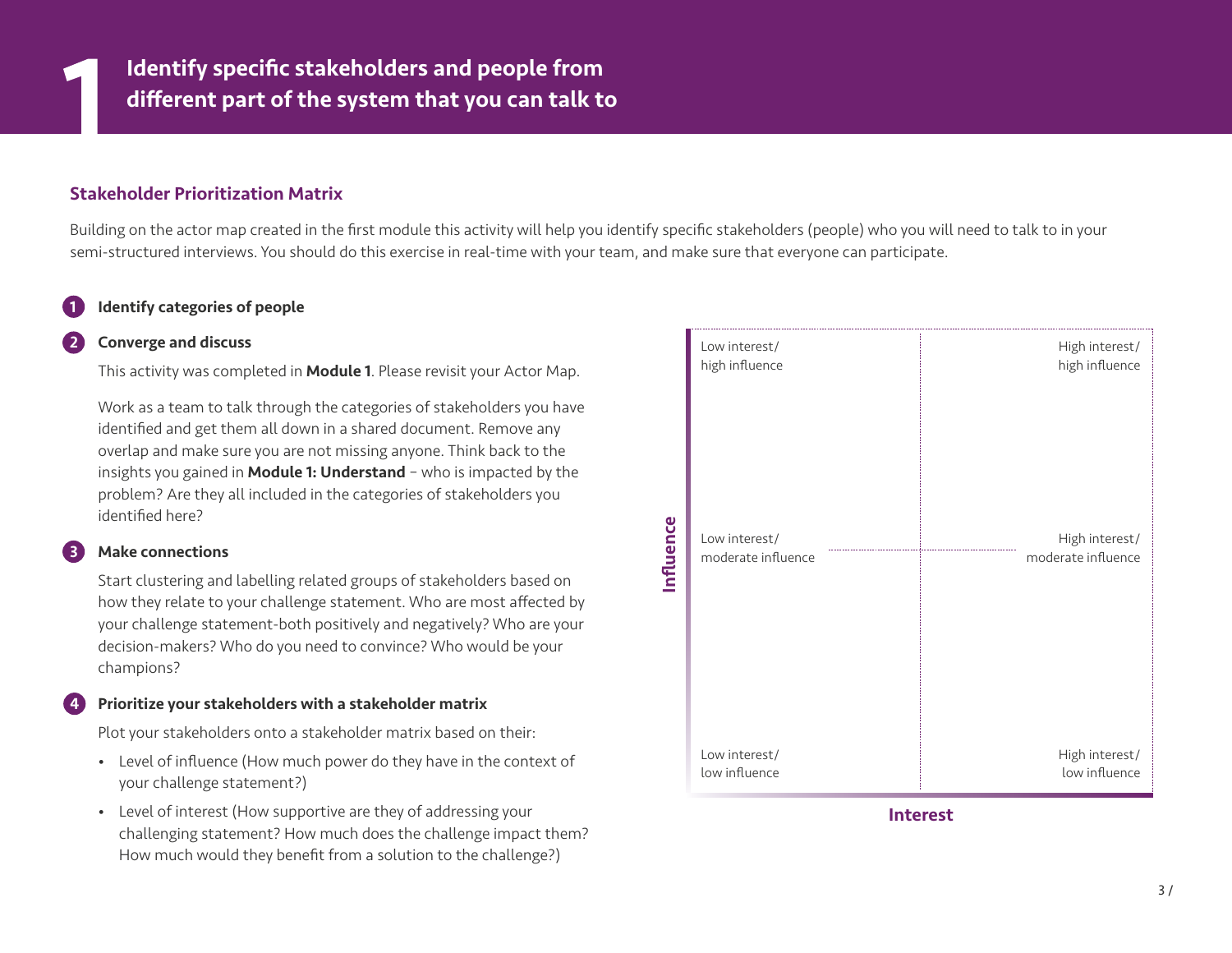Prioritize those with either high influence or high support, or both high influence and high support.

*NOTE:* Context is important. Stakeholders with very little influence in one context may have a lot in another. For example, a single parent living in precarious housing with three children may have little influence over their own housing security but a lot of influence over their children's behaviour. Influence is not an absolute. Make sure you're focusing on the specific context of your challenge when mapping out influence and interest.

#### Identify specific people

Work with your local partners to identify specific people within the categories you identified. These will be the folks you reach out to for your semi-structured interviews. You should aim to interview at least 10 people and ideally 20 or more. This will help ensure that you develop an understanding of the issue from multiple perspectives (see Image 1 on the six blind men and the elephant). This group should ideally include people with lived experience.

#### Additional Resources

- Here is a nice video description of the 6 blind men and the elephant: *https://www.youtube.com/watch?v=rDxOyJxgJeA*
- Find out more about stakeholder mapping from the MaRS Living Guide to Social Innovation Labs Stakeholder mapping examples. (MaRS , 2019)



*Image 1: Cartoon of the Sufi fable of the six blind men and an elephant (Moller)*

*The image illustrates the parable of the blind men and the elephant. Each of the men was touching different parts of the elephant and had different interpretations of what they were toughing. They each argued that their perspective was the right one, not taking time to listen to each other.* 

*Taking time to listen and hear other perspectives related to your housing supply challenge will enrich your project in the long run. (Moller)*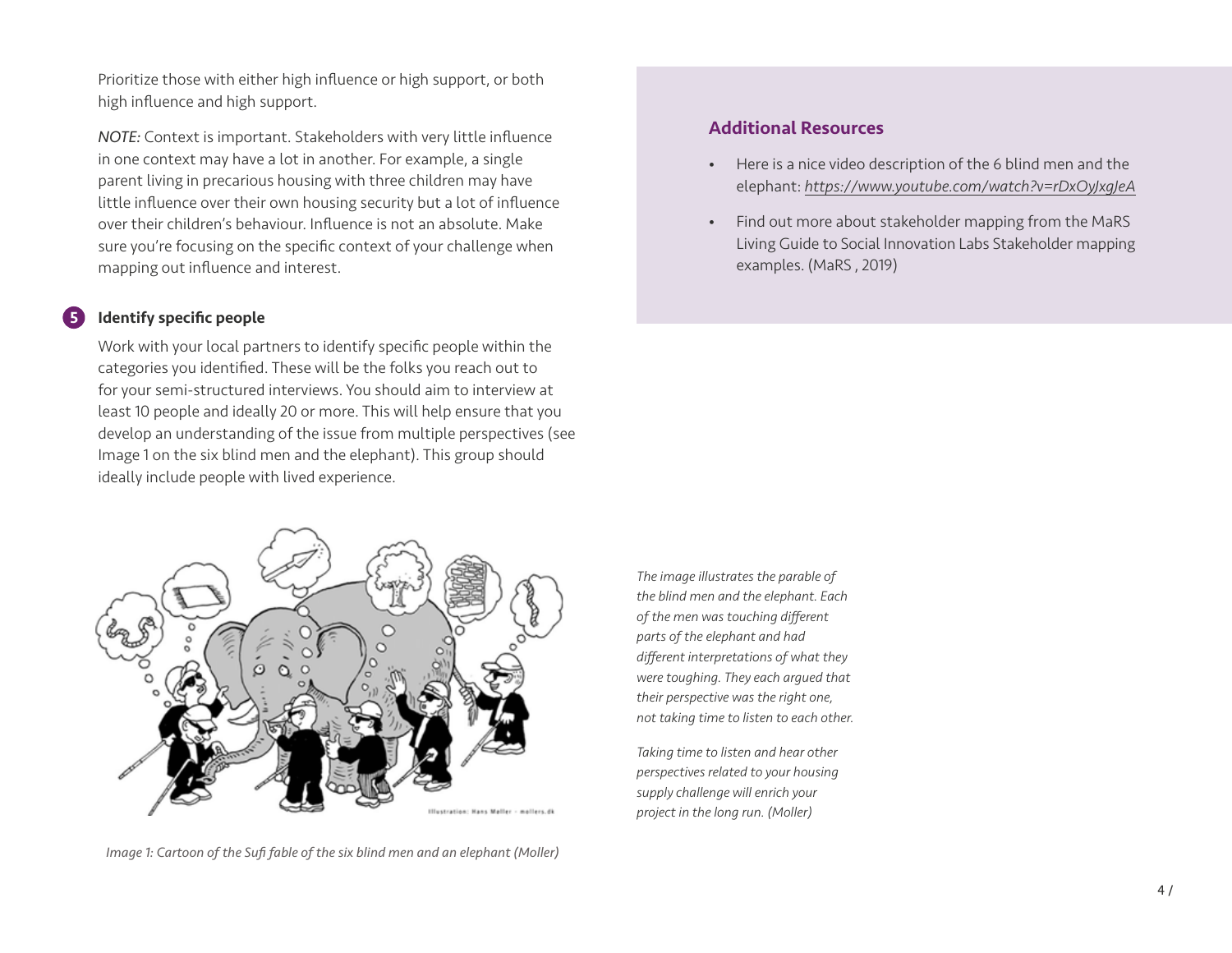There are a variety of different interview tools and techniques. Below we describe a semi-structured interviews format. At the end of this step a few additional types of interviews are describe with links to additional resources.

#### Semi-Structured Interviews and Analysis

Semi-structured interviews (primary research) are a good way to get to know your stakeholders – their habits, their motivations, their beliefs, their feelings, their preferences, their knowledge – by asking mostly open-ended questions. Open-ended questions leave interviewees room to express themselves and to answer your questions in ways that make sense to them. It is important to develop an interview guide, analyze the findings and communicate the results in a way that adds to the secondary research findings from Module 1.

#### Here are a few sample questions related to the housing system:

- Please tell me about the work that you do and how it relates to the housing supply challenge issue.
- What do you believe are the biggest challenges or obstacles preventing this housing supply challenge issue from being addressed?
- Imagine a future where this issue has been resolved and describe how the system operates. What are its characteristics?
- If you could change one thing about the current system what would it be?
- Do you think that our proposed solution is the best way to address this issue? Why or Why not? What could we improve?
- We are trying to build a deep understanding of the housing supply issue, who else should we speak to?

#### Additional Resources

Find out more about different interview techniques from the following organizations:

- *[MaRS Living Guide to Social Innovation Labs Tips on interviews](https://mars-solutions-lab.gitbook.io/living-guide-to-social-innovation-labs/seeing/design-research/interviews)* (MaRS, 2019)
- *[REOS Partners Dialogue Interview](https://reospartners.com/publications/dialogue-interviews-module/)* (Reos Partners, 2010)
- *[IDEO's Field Guide to Human-Centered Design](https://www.designkit.org/resources/1?utm_medium=ApproachPage&utm_source=www.ideo.org&utm_campaign=FGButton)* (IDEO, 2015)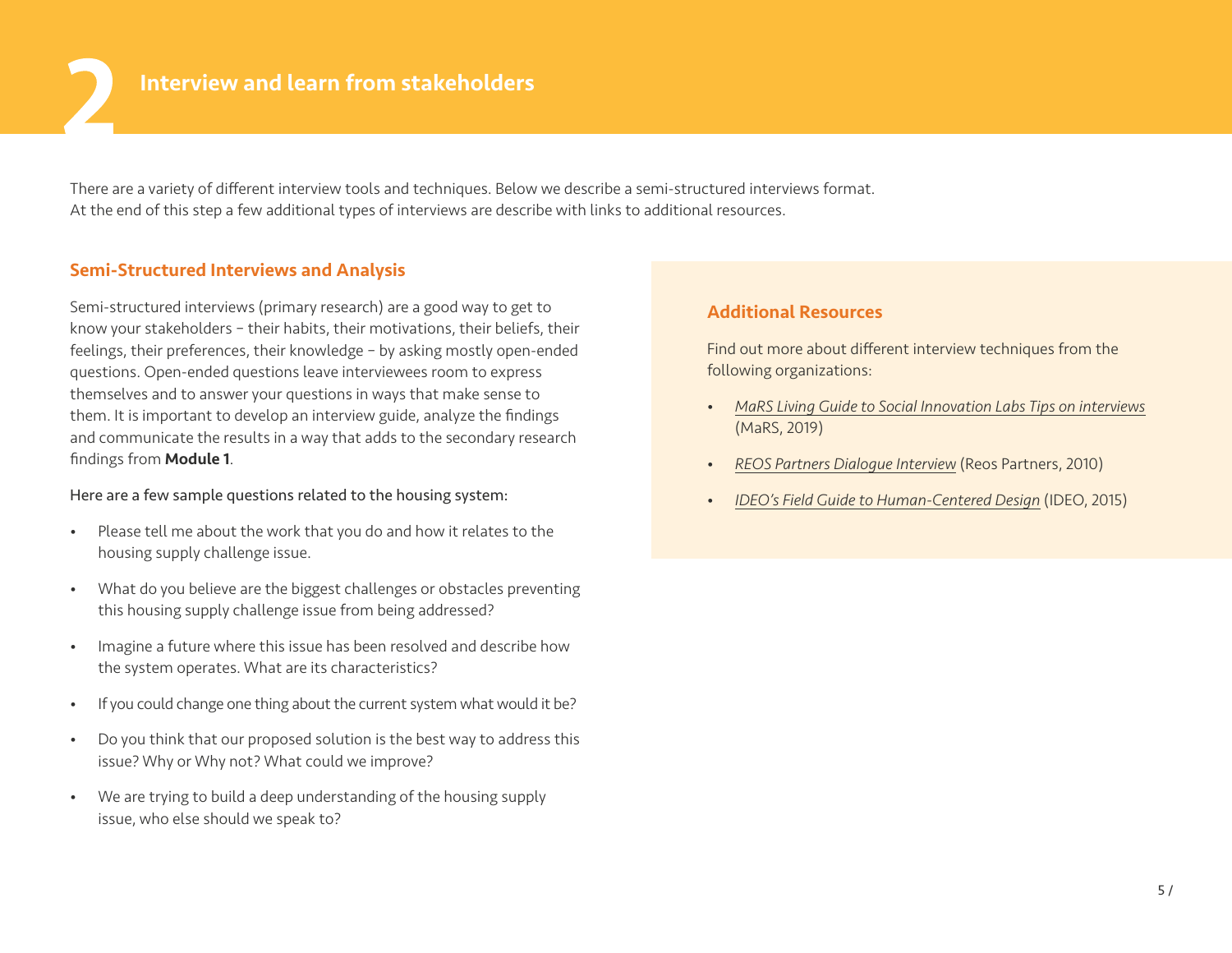The tools described here will help you and the stakeholders you engage further explore your housing supply challenge issues and solutions.

#### Personas

A persona is a useful tool that presents what you think you know about different people who are part of the system. (MaRS, 2019) Developing a realistic idea of the 'personas' in your target audience helps ground your work, keeping it focused on real people instead of an abstract, general audience. Personas can be used to explore how potential solutions might impact them. This is a helpful tool when you don't have the luxury of time or resources to engage multiple stakeholders who might be impacted by the changes.

Personas can be developed based on the research conduced in **Module 1**. Personas can help you:

- Figure out who you are and are not designing for, you can't satisfy everybody.
- Represent the problem.
- Integrate the experiences of multiple users, based on the in-depth user research you conduct.
- Understand the complexity of the problem in an integrated and holistic way. (MaRS, 2019)

### Journey Mapping

Journey maps help to clarify the holistic experience an individual has with a process, service or organization, enabling the team to identify areas requiring deeper exploration, patterns and pain points. (MaRS, 2019)

Having detailed documentation of someone's experience of a process or service over time, including diverse interactions, helps teams to identify gaps and potential opportunities to improve the experience, such as travelling to the airport to catch a plane, or the path of a client accessing social services. It is also useful to compare processes, outcomes, and overlaps of different user groups within the same system such as the front desk agent at the airport, or the social worker delivering the social services.

#### Additional Resources

- NESTA offers *[a free persona toolkit](https://www.nesta.org.uk/toolkit/personas/)* from their web site to help develop and use personas. (NESTA, 2017)
- *[MaRS Solutions Lab Persona](https://mars-solutions-lab.gitbook.io/living-guide-to-social-innovation-labs/seeing/design-research/ethnography)* description and template.
- *[The MaRS Living Guide to Social Innovation Labs Journey Mapping](https://mars-solutions-lab.gitbook.io/living-guide-to-social-innovation-labs/seeing/design-research/journey-mapping)* provides a detailed description, examples and worksheets of how to use journey mapping with personas.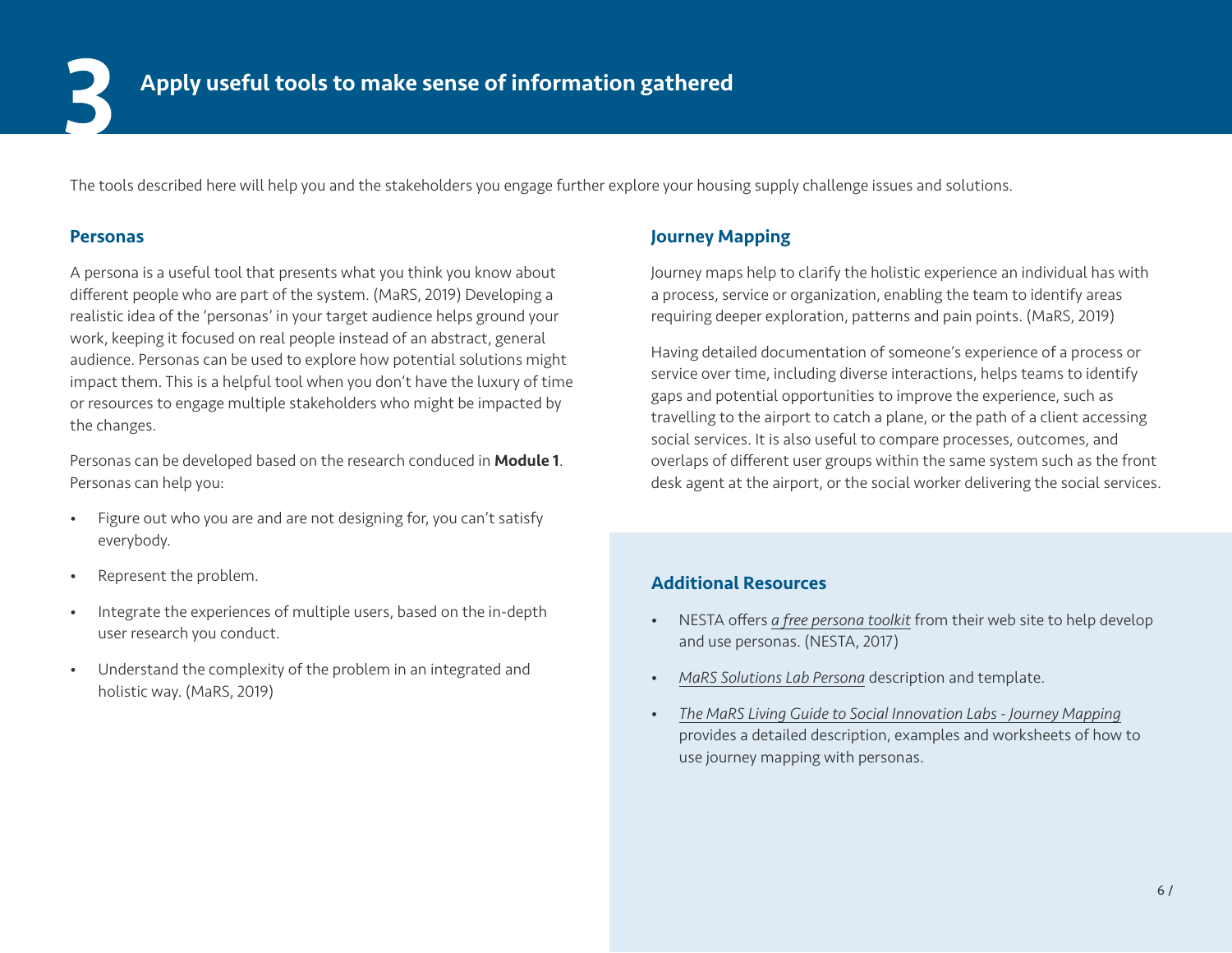### **REFERENCES**

IDEO. (2015, April 1). Design Kit: The Human-Centered Design Toolkit. Retrieved from IDEO: *https://www.designkit.org//resources/1*

MaRS . (2019, October 1). Living Guide to Social Innovation Labs. Retrieved from MaRS Solution Labs: *[https://mars-solutions-lab.gitbook.io/living](https://mars-solutions-lab.gitbook.io/living-guide-to-social-innovation-labs/seeing/identifying-and-engaging-key-people/stakeholder-mapping)[guide-to-social-innovation-labs/seeing/identifying-and-engaging-key](https://mars-solutions-lab.gitbook.io/living-guide-to-social-innovation-labs/seeing/identifying-and-engaging-key-people/stakeholder-mapping)[people/stakeholder-mapping](https://mars-solutions-lab.gitbook.io/living-guide-to-social-innovation-labs/seeing/identifying-and-engaging-key-people/stakeholder-mapping)*

MaRS. (2019, October 01). Ethnography. Retrieved from Living Guide to Social Innovation Labs: *[https://mars-solutions-lab.gitbook.io/living-guide](https://mars-solutions-lab.gitbook.io/living-guide-to-social-innovation-labs/seeing/design-research/ethnography)[to-social-innovation-labs/seeing/design-research/ethnography](https://mars-solutions-lab.gitbook.io/living-guide-to-social-innovation-labs/seeing/design-research/ethnography)*

MaRS. (2019, October 1). Journey mapping. Retrieved from MaRS: *[https://mars-solutions-lab.gitbook.io/living-guide-to-social-innovation](https://mars-solutions-lab.gitbook.io/living-guide-to-social-innovation-labs/seeing/design-research/journey-mapping)[labs/seeing/design-research/journey-mapping](https://mars-solutions-lab.gitbook.io/living-guide-to-social-innovation-labs/seeing/design-research/journey-mapping)*

MaRS Solutiosn Lab. (2019, October 01). Wicked Questions. Retrieved from Living Guide to Social Innovation Labs: *[https://mars-solutions-lab.](https://mars-solutions-lab.gitbook.io/living-guide-to-social-innovation-labs/seeing/understanding-the-problem-systems-and-complexity/wicked-questions) [gitbook.io/living-guide-to-social-innovation-labs/seeing/understanding-the](https://mars-solutions-lab.gitbook.io/living-guide-to-social-innovation-labs/seeing/understanding-the-problem-systems-and-complexity/wicked-questions)[problem-systems-and-complexity/wicked-questions](https://mars-solutions-lab.gitbook.io/living-guide-to-social-innovation-labs/seeing/understanding-the-problem-systems-and-complexity/wicked-questions)*

Moller, H. (n.d.). The Six Blind Men and the Elephant. The Six Blind Men and the Elephant. Moller.dk, Allentown.

NESTA. (2017, 12 01). Personas. Retrieved from Nesta: *<https://www.nesta.org.uk/toolkit/personas/>*

Reos Partners. (2010, June 16). Dialogue Interviews. Retrieved from Reos Partners: *<https://reospartners.com/publications/dialogue-interviews-module/>*

Senge, P. (1994). The Fifth discipline fieldbook: Strategies and tools for building a learning organization. New York: Currency, Doubleday.